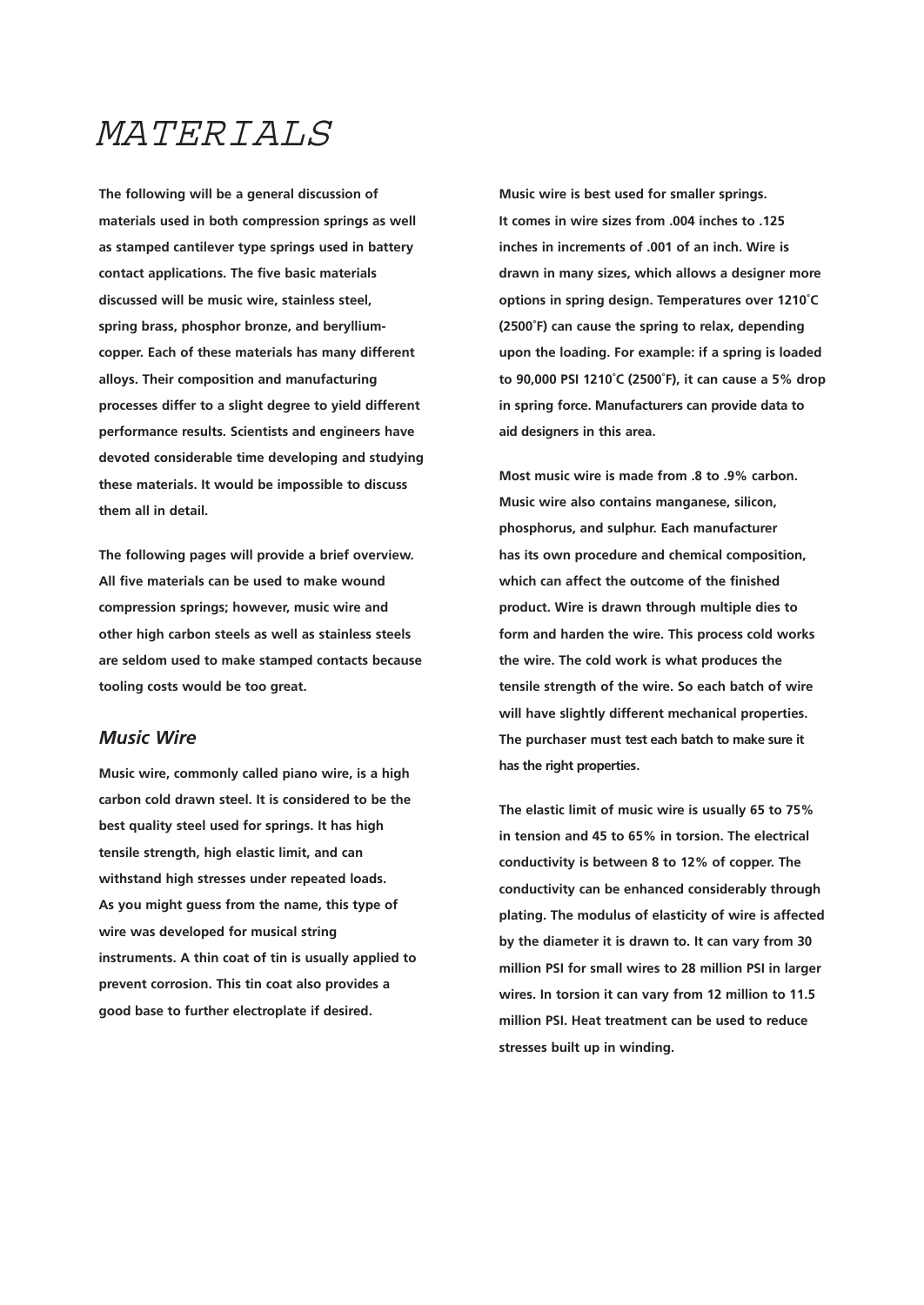## *Stainless Steel*

**Stainless steel is very similar to other steels except it contains chromium, from 12 to 20%. It may also contain nickel up to 10%. Chromium and nickel make steel corrosion resistant. Passivating is also a process used to enhance the anti-corrosiveness of stainless steel. Stainless steel is commonly used for springs that will be exposed to environments that are corrosive in nature.** 

**The American Iron Steel Institute has set standards for different grades of stainless steel and designated type numbers so they can be easily specified. They are called the 300 and 400 series. The 300 series contains chromium and nickel at percentages of 18 and 8 respectively. Heat-treating can not harden these types. They are hardened from cold working. Steels can be ordered 1/4, 1/2, 3/4, and full hard. The modulus of elasticity of stainless steel can vary from 28 million to 30 million PSI. Tensile strength can vary from 100,000 to 220,000 PSI. Most manufacturers can provide data on each grade they manufacture.** 

#### *Brass*

**Brass is an alloy of copper and zinc. However the word brass is a generalisation because many things can be added to brass to achieve different types of mechanical and electronic properties. There are many different types of brass and manufacturers go to great effort not to reveal the exact compositions. Tin, lead, aluminum, silicon, iron, phosphorus, nickel, beryllium, manganese, chromium, antimony, tellurium, and selenium can be added in various amounts to get different properties. Copper base alloys have excellent** 

**resistance to corrosion. Brass is hardened through working the material. It can be bought in the form of wire rods, sheets and coils. Brass can also be bought in 1/4, 1/2, 3/4, and full hardness. Most brass can be welded, soldered, and plated. It is easily formed, bent and cut. Stamping is a common method used to make parts out of brass.** 

#### *Spring Brass*

**Spring brass is usually defined as 70% copper and 30% zinc. It is the cheapest of the brasses and used in applications where cost is a factor. It can be easily formed and drawn. It can only be hardened by work hardening. It is good in applications of low stress and low fatigue. It should not be used in applications over 790˚C (1750˚F.) The modulus in tension is around 15 million PSI and in torsion is 5 million PSI. Tensile strength can vary between 70 thousand and 95 thousand PSI depending upon hardness.** 

#### *Phosphor Bronze*

**Phosphor bronze is a copper alloy with little or no zinc but possesses 4 to 10% tin and some phosphorus. It is corrosion resistant. It has better mechanical and electrical properties than spring brass. It has a higher cost but also has a higher modulus at 16 to 17 million PSI for tension. It may be stressed 30 to 50% higher and offers higher fatigue life. It is best not to exceed 1070˚C (2250˚F.) This material is the most extensively used stamped spring material due to its cost and performance.**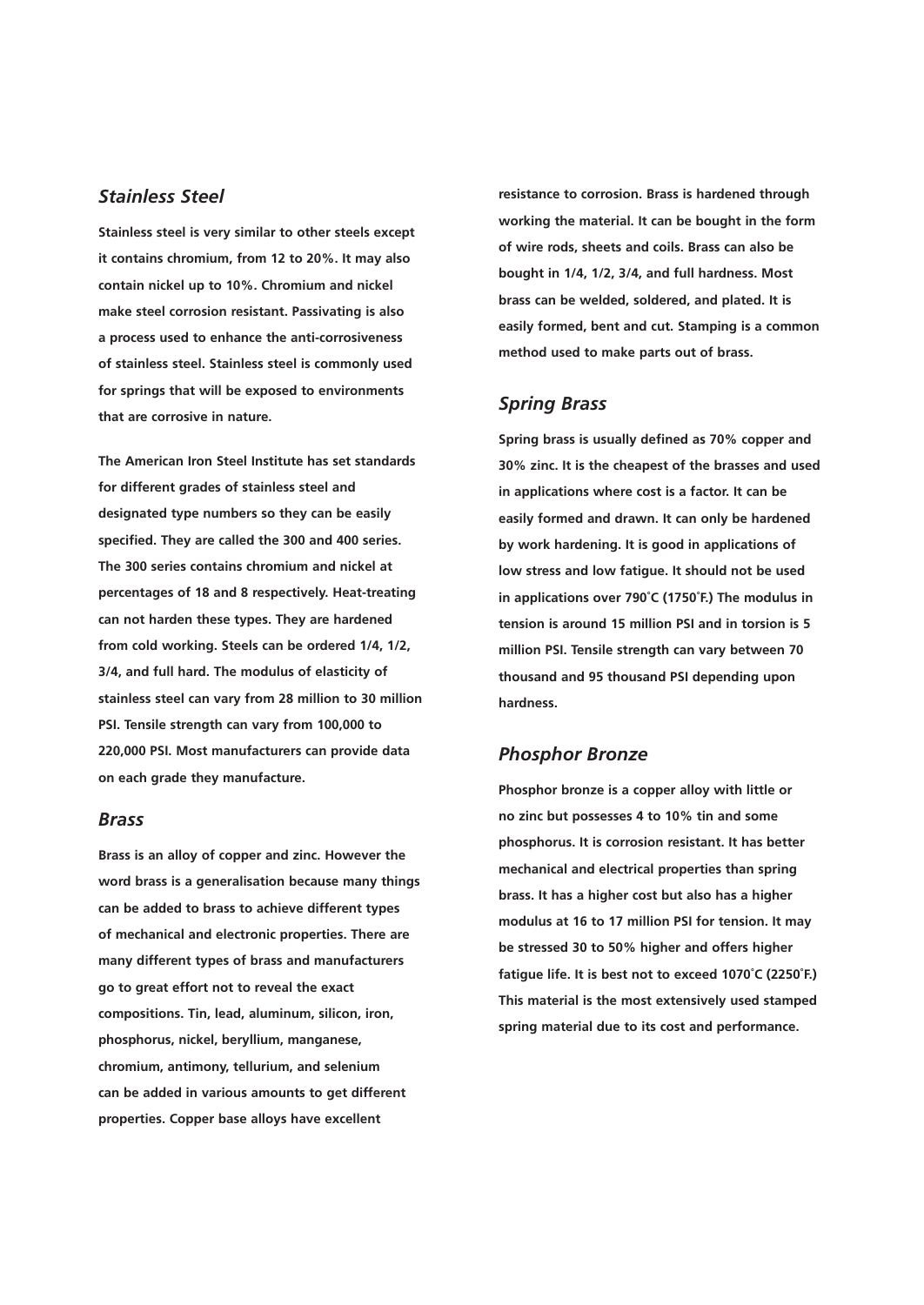# *Beryllium-Copper*

**This material is made out of 98% copper and 2% beryllium. Unlike other copper alloys it can be heat treated for hardness. Its forming properties are excellent. There is no difference in its mechanical properties based on cold rolling directions unlike the other copper alloys. Its electrical conductivity is twice that of phosphor bronze.** 

**It can withstand high stress and has long fatigue life. Its modulous tension is between 17 million and 20 million PSI. It can also be used in temperatures up to 149˚C (300˚F). This material is used to make high quality stamped electronic contacts. It also has the highest cost of all the copper alloys.** 

# *Materials chart*

|                                   | <b>Composition</b>                                       | <b>Tensile</b><br><b>Modulus</b><br>x 10^6 psi | <b>Tensile</b><br><b>Strength x</b><br>10^3 psi | <b>Torsional</b><br><b>Modulus</b><br>x 10^6 psi | <b>Operating</b><br><b>Temperature</b><br>degrees F | <b>Conductivity</b><br><b>IACS</b> | <b>Rockwell</b><br><b>Hardness</b> |
|-----------------------------------|----------------------------------------------------------|------------------------------------------------|-------------------------------------------------|--------------------------------------------------|-----------------------------------------------------|------------------------------------|------------------------------------|
| <b>Music</b><br><b>Wire</b>       | 99% iron<br>1% carbon<br>small amounts<br>other elements | $28 - 30$                                      | $230 - 399$                                     | $11.5 - 12$                                      | 250                                                 | $8 - 12$                           | $C41 - 60$                         |
| <b>Stainless</b><br><b>Steel</b>  | 12-20% Cr<br>14-18% Ni                                   | $28 - 30$                                      | $100 - 335$                                     | $10 - 12$                                        | $288 - 343$                                         | $8 - 12$                           | $C35 - 57$                         |
| <b>Spring</b><br><b>Brass</b>     | 70% Cu<br>30% Zn                                         | $15 - 16$                                      | $70 - 95$                                       | $5 - 6$                                          | 180                                                 | $50 - 100$                         | $C25 - 30$                         |
| Phosphor<br><b>Bronze</b>         | 94-96% Cu<br>4-6% Tn<br>some Zn                          | $15 - 16$                                      | $95 - 110$                                      | <b>NA</b>                                        | 200                                                 | $30 - 75$                          | <b>B94 - 98</b>                    |
| <b>Beryllium</b><br><b>Copper</b> | 98% Cu<br>2% Be                                          | $17 - 20$                                      | $180 - 200$                                     | <b>NA</b>                                        | 400                                                 | $15 - 60$                          | C39                                |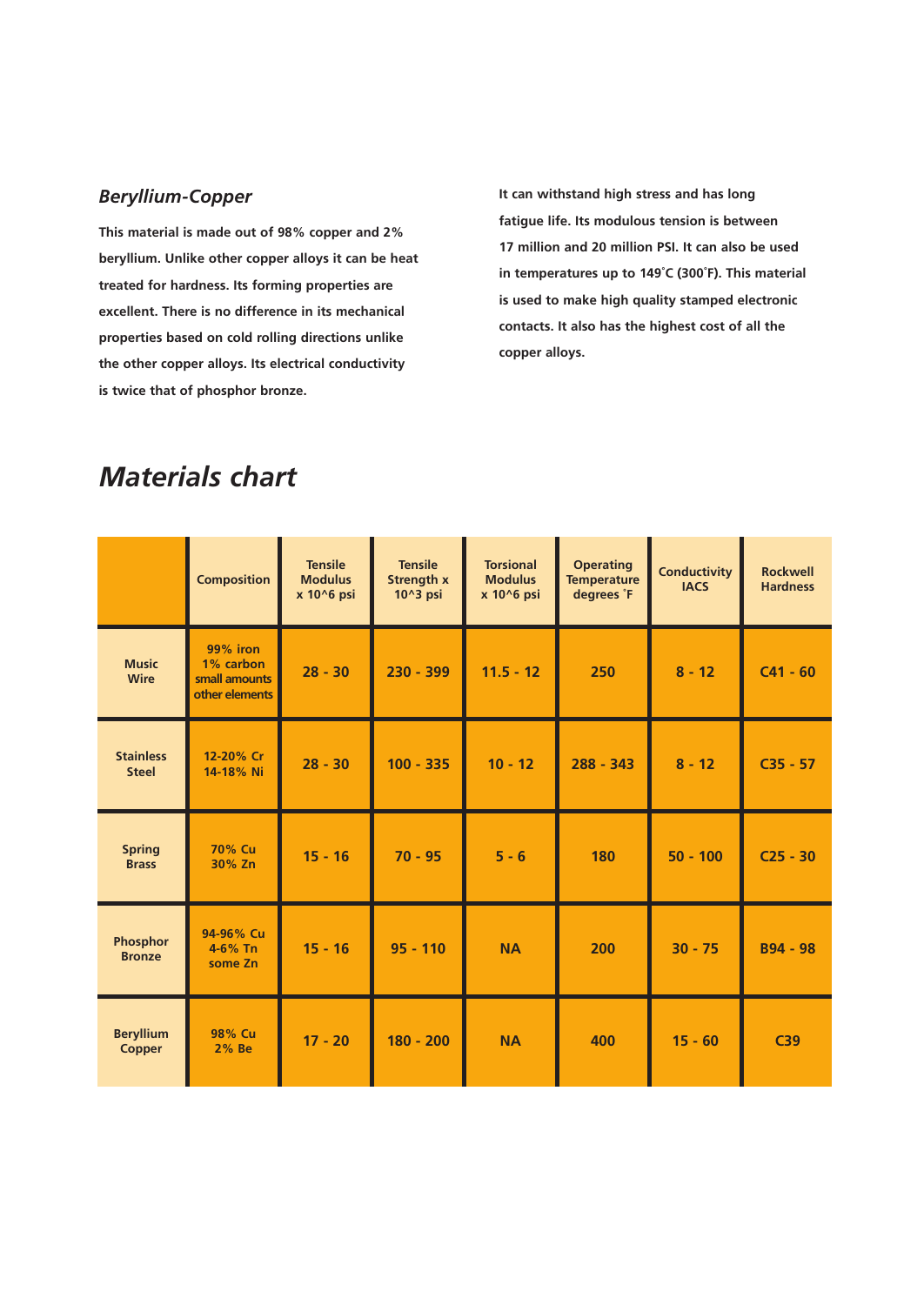**Contact performance is based on many factors and conditions. Contact force, the area of contact and the quality of contact is a large factor. The base material, its conductivity and the type of plating materials used for both of the mating surfaces have a large effect on the performance of the contact. The effects of corrosion due to atmospheric conditions and other corrosive conditions can severely deteriorate contact performance, as can oxide build up on contact surfaces. Contact performance is also influenced by the shape of the contact mating surfaces and how they interconnect.** 

**Scientists have spent considerable time studying and documenting this subject. An excellent reference guide on this subject is Electrical Contacts Principle and Applications edited by Paul Slade and published by Marcel Decker. This text explores the above subjects in great detail.** 

# *Contact Force and Pressure*

**Each electrical signal has a minimum contact force associated with it. Pressure is defined as the force per square inch. Each interconnection has an area of contact that the electrical signal passes through. This area is dictated by the shape of the interconnections and the roughness of the plated or non-plated surfaces. Even though a contact surface may visually appear smooth, on a microscopic level the surface may be very rough. This can cause point contacts in the contact area.** 

**If the contact force is not high enough this point contact could produce high contact resistance and arching. Arching can then further deteriorate the contact surface, which can cause pitting, and further corrosion. Arching also produces oxides, which can also increase contact resistance. Raising the contact force can cause more of these high points to make better contact. Adequate contact force can flatten out these contact points and lower the contact resistance.** 

#### *Dimple Features in Stamped Contacts*

**Circular dimple type contact areas are usually good practice to enhance contact pressure. With stamped contacts a circular dimple can easily be added during the stamping process. The size and curvature will vary with each application. The effectiveness of the dimple used must be tested and modified to yield the desired results for each unique application. If the dimple is too small and too sharp the dimple could score the matting surface. If the dimple is too big its effect will be minimal.**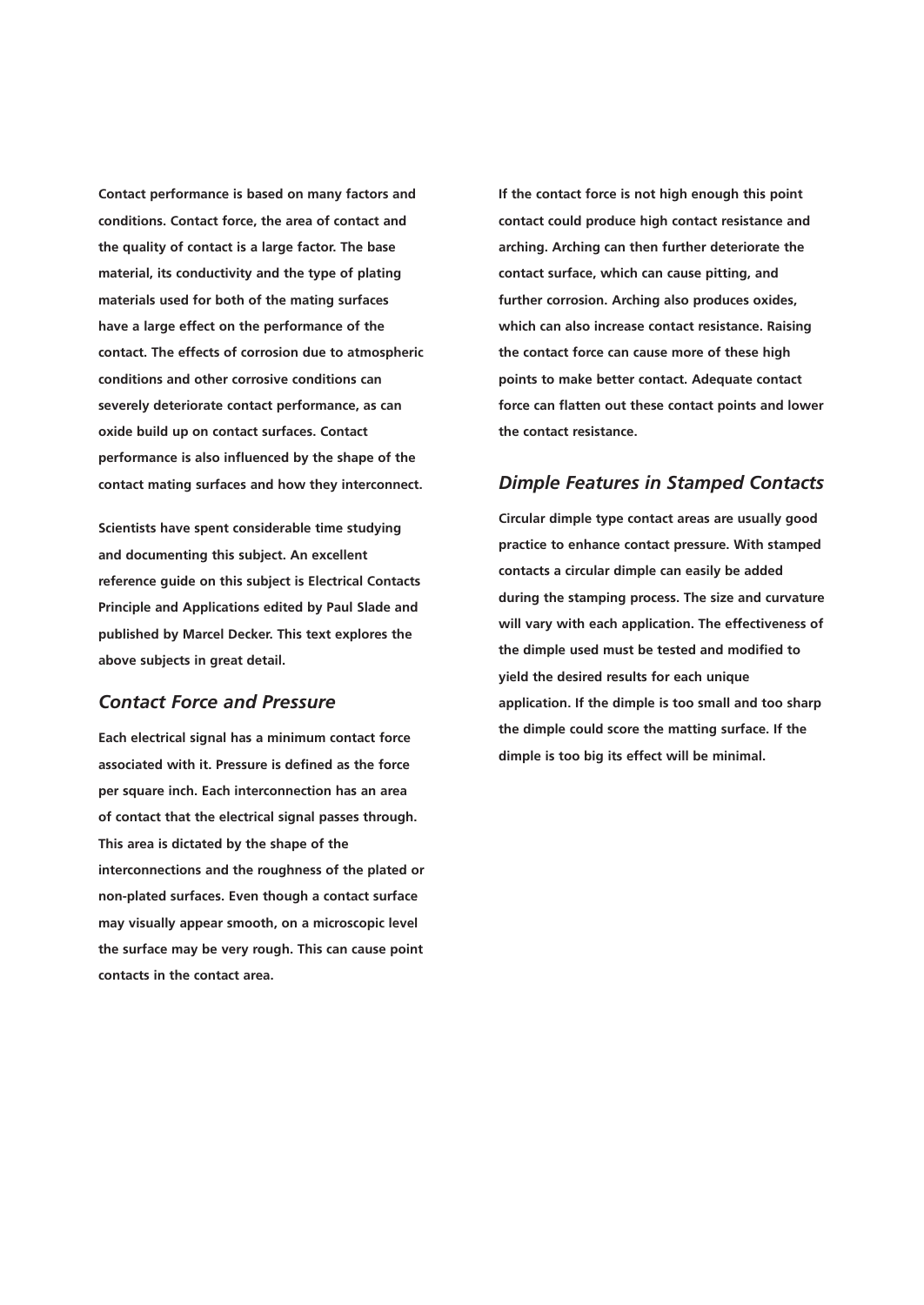*Fig-1* 



**These drawings show a typical stamped contact with a dimple type feature to optimise contact pressure.** 

*Fig-2* 



**Designing a wiping action into the mating condition can also enhance contact pressure. The wiping action tends to flatten out these high spots in the mating surfaces. The contact force must be kept to safe levels such that the wiping action does not erode the plating if plating is used. Curved cantilever beams lend themselves perfectly for wiping actions. As the contact is deflected the contact point usually shifts slightly which causes the wiping action on the mating surface. Wiping actions can also wipe away oxides that can form on contact surfaces. These oxides are caused by reactions between the surface material and gasses in the atmosphere. The presence of oxides can act as an insulator that raises the contact resistance. Over a period of time oxides can completely block the electrical signal. Helical springs do not lend themselves to creating dimple features like stamped contacts. Creating a wiping action with a helical spring is also not easy.** 

## *Base Material and Conductivity*

**Conductivity is the ease at which an electrical signal can flow. Copper has the highest known conductivity. Electrical conductivity is related closely to thermal conductivity. So a material that is electrically conductive is usually thermally conductive. Electrical conductivity is expressed as a percentage of the International Annealed Copper Standard (%IACS) measured at 20ºC for material in annealed temper. Pure copper has an electrical conductivity of 101 IACS. As elements are added to copper the conductivity decreases, but the alloys created have superior mechanical properties. The conductivity of a material is usually inversely related to the mechanical properties of the material. So, the designer must trade off between conductivity and mechanical performance. The conductivity of copper alloys can vary between 5 and 101 IACS depending upon which alloy is used.** 





**Figure 3 displays the relationship between different copper alloys and their conductivity. The table shown in Fig-4 (overleaf) also shows the strength of copper alloys. If you compare this data you will observe how the conductivity decreases as the strength increases. This is also true for other materials such as steel. This information was taken from an Olin Brass materials guide.**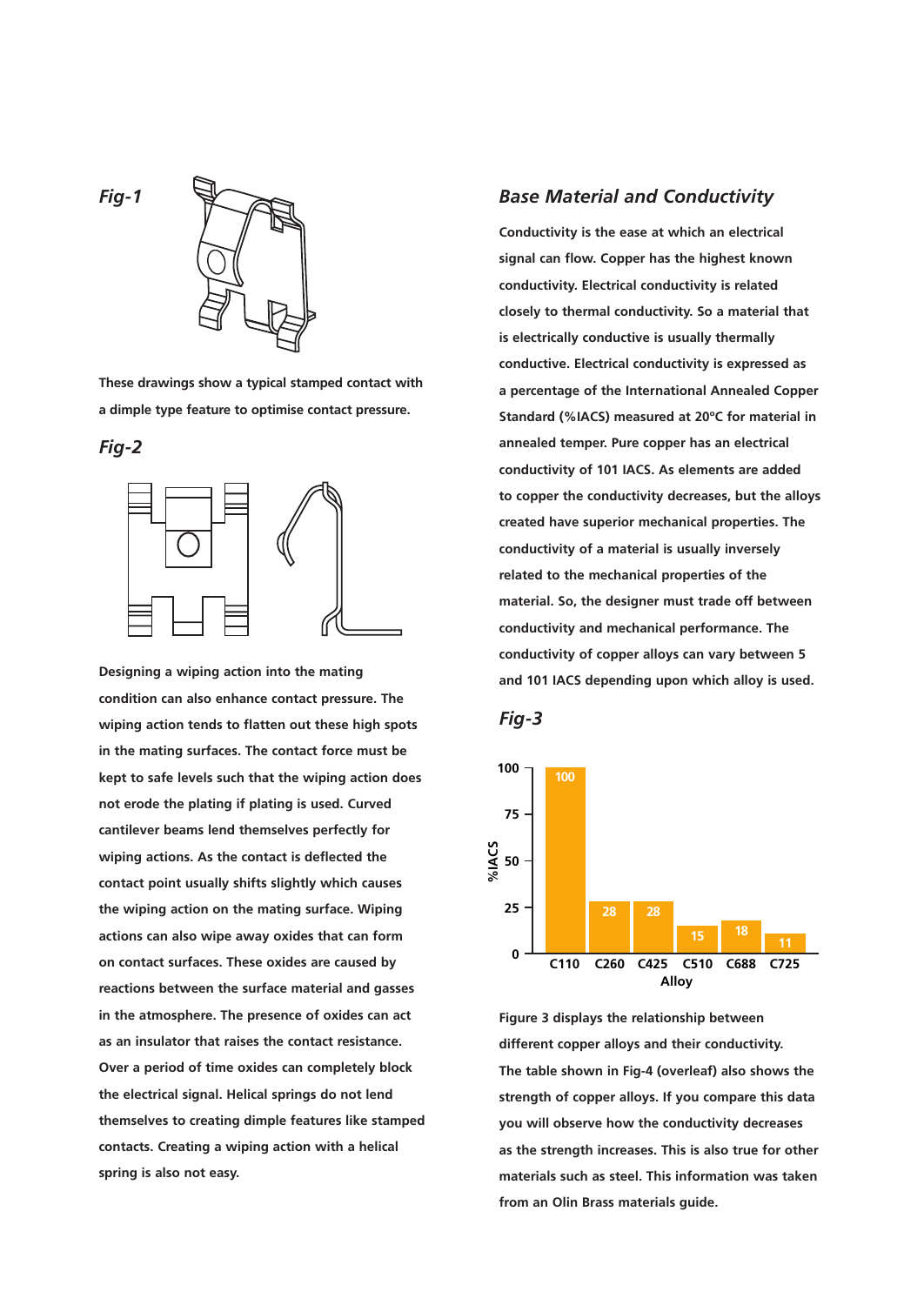# *Fig-4*

| <b>Strength Comparison</b> |                   |                  |       |        |             |                  |  |  |
|----------------------------|-------------------|------------------|-------|--------|-------------|------------------|--|--|
|                            | C <sub>110</sub>  | C <sub>260</sub> | C425  | C510   | <b>C688</b> | C <sub>725</sub> |  |  |
| <b>Temper</b>              | <b>T.S. (ksl)</b> |                  |       |        |             |                  |  |  |
| <b>Half Hard</b>           | 37-46             | $57-67$          | 57-69 | 58-73  | 97-112      | 65-80            |  |  |
| <b>Hard</b>                | 43-52             | 71-81            | 70-82 | 76-91  | 106-120     | 75-90            |  |  |
| <b>Spring</b>              | 50-58             | 91-100           | 84-94 | 95-110 | 123-133     | 85-100           |  |  |
| <b>Temper</b>              | <b>Y.S. (ksl)</b> |                  |       |        |             |                  |  |  |
| <b>Half Hard</b>           | 30-44             | $42 - 60$        | 51-66 | 47-68  | 82-102      | 59-78            |  |  |
| <b>Hard</b>                | 41-50             | 67-78            | 66-79 | 74-88  | 95-108      | 73-88            |  |  |
| <b>Spring</b>              | 48-57             | 82-91            | 81-89 | 92-108 | 111-117     | 83-97            |  |  |

**The conductivity of most steels are between 10 and 15 IACS. The conductivity of gold is 77 and silver is 100 IACS. Gold and silver have excellent conductivity and that is why they are used for plating. However these elements are very soft so they are usually alloyed with other materials, reducing their conductivity but raising their resistance to wear.** 

#### *Plating*

**Plating of base spring and contact materials is used to enhance the conductivity of base materials and also coat the base material to protect from corrosion. There are two main ways to add precious metal to a base material, plating and cladding. Inlaying or cladding a plating material into a base material can be done by skiving a groove into the substrate material into which a strip of plating material is placed. Rolling the material to the desired thickness also bonds the material together. Inlaying can also be done for wire by pressing the substrate material in the form of rods into tubes of the plating material. The composite is drawn through dies to the desired wire diameter. Inlayed materials are very expensive, but remove the need to plate after the spring or contact is manufactured. It is similar to paying for the plating up front in the** 

**stock material. Common cladding materials are pure Gold, 75Au25Ag, 80Pd20Ni, 60Pd40Ag, 69Au25Ag6Pt and Palladium. Plating after the contact or spring has been formed can be done by electrolytic and nonelectric methods. The following materials can be used for plating; Tin and tin lead alloys, hard golds, gold flash, silver, silver gold alloys, nickel and nickel alloys. Most of these platings are added in very thin films between 1um to 5um.** 

**Hard gold is the best finish for most contact applications. Noble metals are less prone to film build-up. Gold is subject to pore corrosion. Because of the high conductivity, it can be used to drop the contact force needed to transmit the signal desired.** 

**Palladium and palladium-nickel alloys are used in place of gold where cost is a concern. Palladium is about 1/3 to half the cost of gold. It however can develop films in polluted environments.** 

**Tin and tin lead alloys are relatively inexpensive but due to softness are not durable. Tin can also grow what is known as tin whiskers and fretting corrosion.** 

**Nickel is also an inexpensive material but develops thick oxide coatings which must be broken by high contact force and whipping action of the contact. Since nickel is used to plate most batteries nickel is an obvious choice for the mating contact. Using the same material removes the possibility of galvanic corrosion and wear challenges, plus using the same plating on mating surfaces creates similar wear. Plating hardness also plays a roll in picking adequate plating. High conductivity is desired but high conductivity is usually related to softness, which in turn means low wear resistance. Again we see there is a trade off between conductivity and hardness. The table opposite (Fig-5) shows relative hardness values for electro-deposited plating alloys.**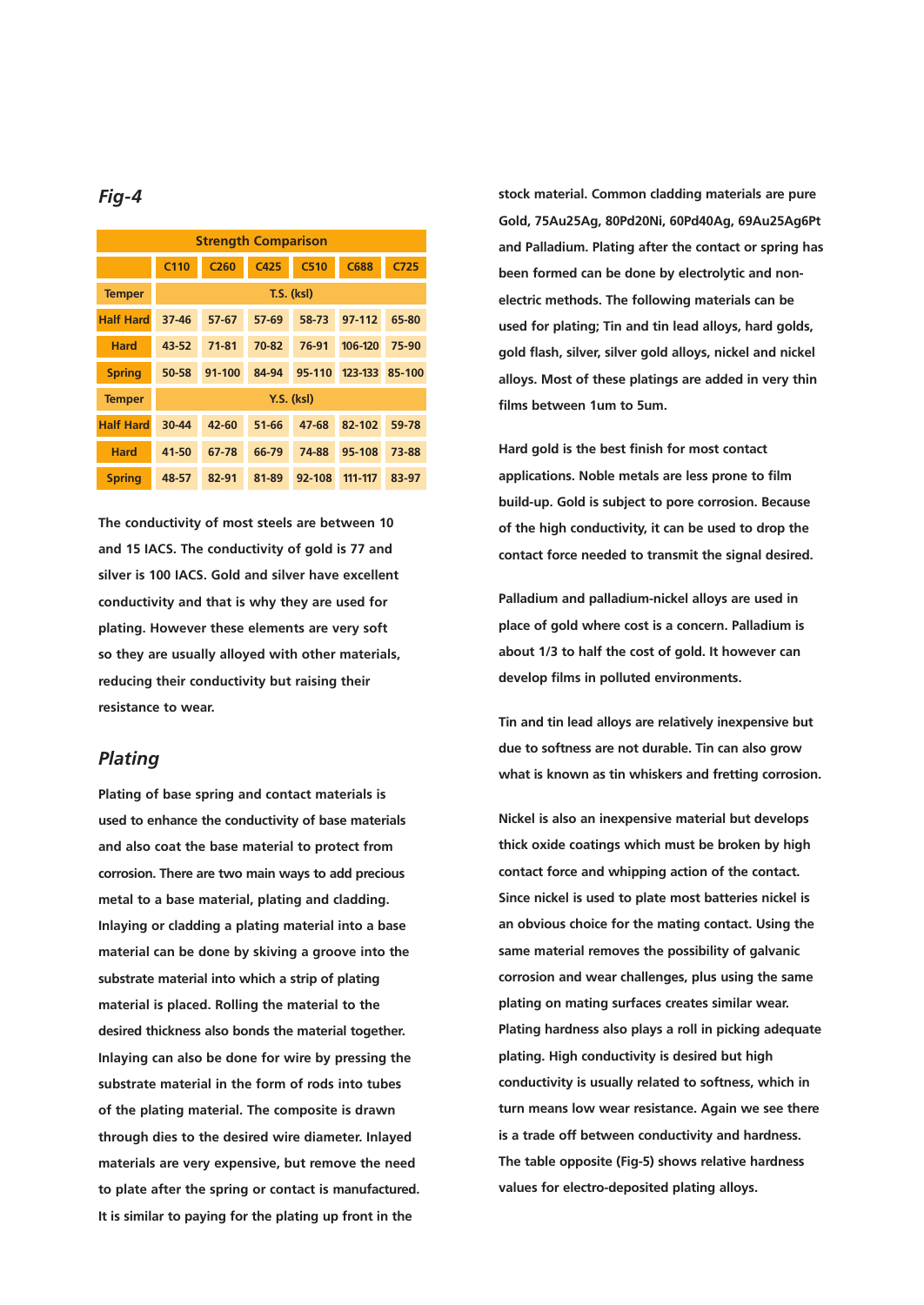# *Fig-5*

| <b>Tin-Lead Alloys</b> | $7 - 12$ |  |
|------------------------|----------|--|
| <b>Tin</b>             | $8 - 35$ |  |
| <b>Gold, Pure</b>      | 40-90    |  |
| <b>Silver</b>          | 40-185   |  |
| <b>Hard Gold</b>       | 160-220  |  |
| <b>Palladium</b>       | 200-300  |  |
| <b>80Pd20Ni</b>        | 355-550  |  |
| <b>Nickel</b>          | 800-1000 |  |
| <b>Ruthenium</b>       | 800-1000 |  |

# *Conclusion:*

**A designer is challenged with choosing a base material that can yield the necessary mechanical properties required for contact force whilst being aware of its conductivity. Conductivity can then be enhanced by plating the base material, and dimple features introduced to improve contact pressure, lowering contact resistance. Plating can enhance the interconnection, however it can introduce added cost, oxidation and corrosion problems. Each interconnection problem is different and must be treated so.** 

**Cost is a combination of many elements: base materials, tooling used to manufacture the base material into the spring, manufacturing time needed or machine running time, secondary operations, plating and volume - all need to be addressed before deciding on a spring design.** 

# *Base Material*

**Base material in the form of drawn wire for wound springs or rolled sheets for stamped contacts are affected daily by the cost of fair market value of the base materials, especially when you are dealing with the more precious type metals. Markets control these metals just as the prices of stocks are controlled by the stock market. Supply and demand is the basic rule. The more exotic a material, the higher the cost. Alloys including many elements usually require more sophisticated processing with higher quality control. These alloys usually have higher mechanical properties, so there is a direct relationship between performance and price. This performance could be strength, corrosion resistance, resistance to strength relaxation and so on. The more a material is worked the more it costs; for example, full hard material is more expensive than half-hard. The thickness of the stock material and the tolerance required by the designer can affect the cost. A tighter tolerance can drive up cost. A tolerance of (+) or (-) .0005 will have a greater cost than (+) or (-) .001. Cladding a material or adding an inlay into a base material will increase material cost considerably, but the cost can be balanced out if plating is not used. Paying up front for inlaying can sometimes provide a cost saving, it can however increase your manufacturing costs. Manufacturing with inlaying and cladding can be tricky and require greater inspection and quality control. Scrapping a lot of contacts made with inlayed material is more expensive than scrapping a lot of non-inlayed material. It is safer to stamp or wind than inspect and then plate, since a dimensional mistake can be detected prior to plating.**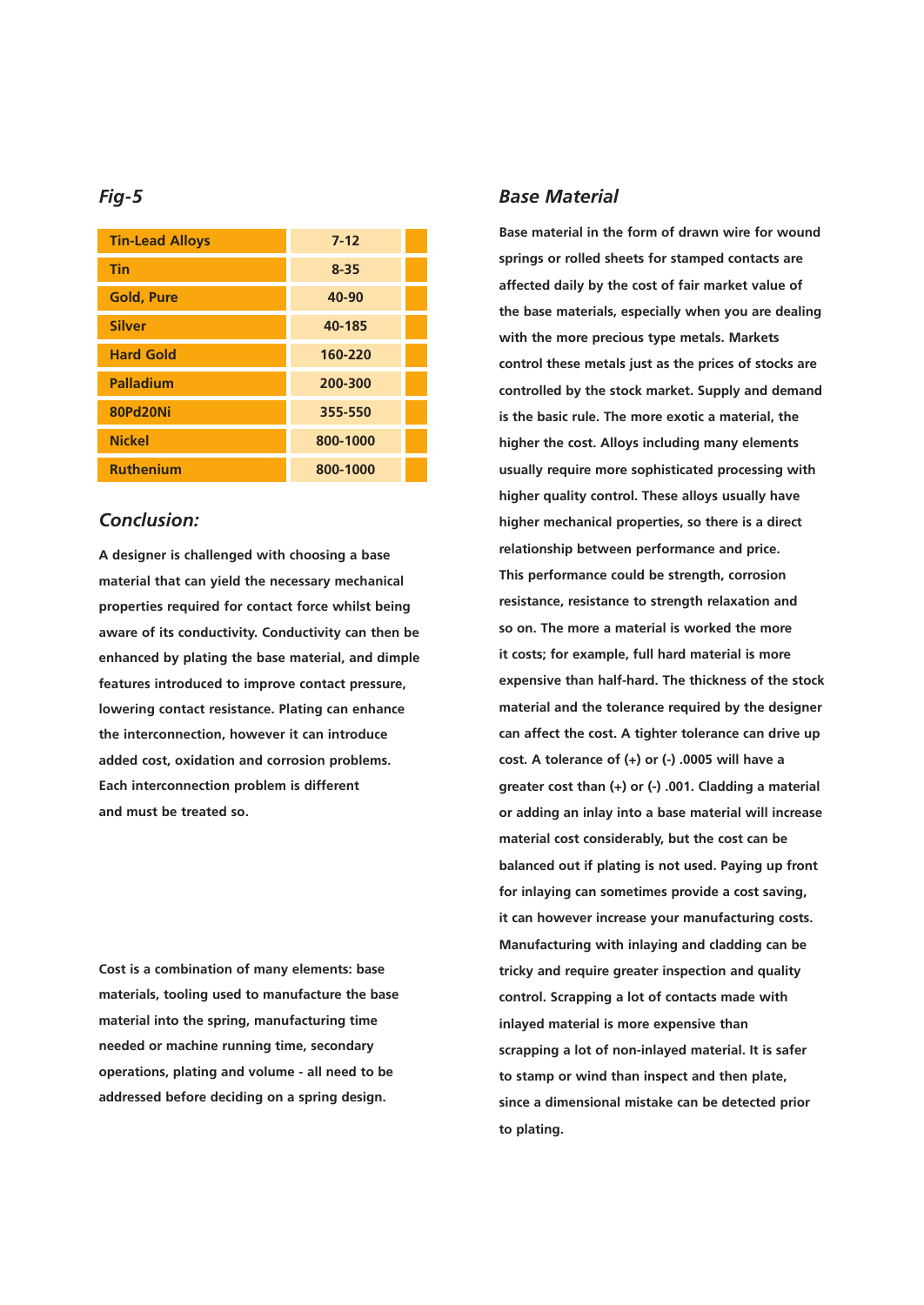# *Tooling and Manufacturing*

**Tooling for wound springs includes a spring winding machine and the arbor needed to wind the spring. The daily volume needed dictates how many machines are needed or how many shifts need to run. If it takes 10 seconds to wind a spring then 6 springs can be wound per minute and 360 springs per hour. Calculations like these must be made to determine the number of machines or number of shifts. The number of springs made per hour dictates the piece part price because there is a machine time cost per hour. This cost is based on the people needed to set up the machine, check the finished product and maintain the machine. For most requirements, contracting spring winding to spring manufacturing companies is the best option, eliminating the need to purchase machines and train people to set them up, run them and maintain them. It is also easier to design a spring in such a way that it may be bought off the shelf. There are many companies that make and stock certain sizes that are commonly used for known applications, lowering the cost dramatically.** 

**Tooling for stamped contacts is more complicated. This requires a stamping press as well as the design and manufacture of a stamping tool. Further costs include the maintenance of that tool and the set up cost to install the tool in the press when parts are needed. Tools can be designed with multiple capacity. They could be designed with one contact per strip or as many as four contacts per strip. A one capacity tool is less expensive than a two or four capacity tool because each stamping station must be duplicated so many times. Each tool has blanking stations and stamping stations. The strip is fed into the tool and is carried by carriers through the die. Each time the die opens and closes the strip moves to a different station. The blanking stations remove material not needed in the part.** 

**The forming stations place the bends and forms needed. There is a tool made for each blank and form. Each blank and forming tool must be made and heat-treated. The harder the base material the more expensive the tool will be because it will require a more sophisticated tool steel and heat treating to stand up to the work required. The larger the number of forms and blanks and the more complicated each form and blank is, the more expensive the tool will be. The tolerance associated with each blank and form also increases the cost. The speed of the die and the number of stations dictate the time it takes to make each part. The more parts that can be made per hour the lower the cost. Once the tool is paid for, costs will include the machine time, the material needed and the maintenance of the tool. This is usually included in the piece part price. Just as with spring winding, most of the time it is better to farm out this work to a stamping house because they have the expertise and the presses. Once the design is complete a stamping house can quote the price of the tool and a piece part price for the part.** 

#### *Plating*

**Plating can be done in different ways. Barrel or batch plating can be done with contacts that will not tangle or can be easily untangled. Barrel plating is also used where the whole contact is plated excellent for wound springs. A de-tangling feature can be designed into the spring by having some dead coils in the middle. Dipped plating is done when the contacts are still on the stamping strip and they are dipped into the plating and only a selected area is plated. This is commonly done in the electronic connector industry. The contacts are left on the strip. They are made on the strip in the same spacing or pitch that they are assembled into the insulator. After plating they are pressed into the insulator and the strip is broken away.**